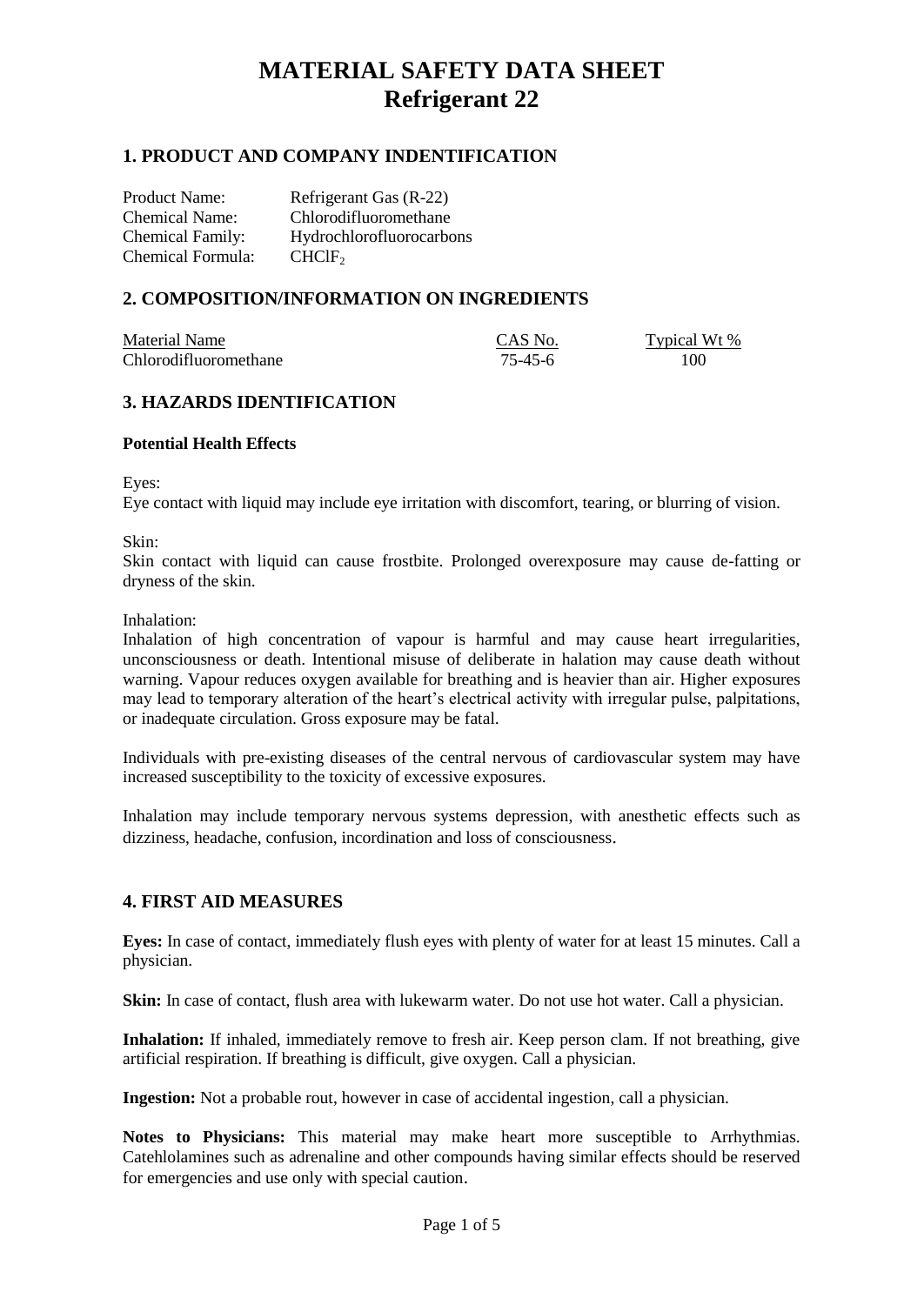## **5. FIRE-FIGHTING MEASURES**

#### **Flammable Properties:**

Upper, Flammable Limits in Air (% by volume): Not applicable Lower, Flammable Limits in Air (% by volume): Not applicable Flash point: Will not burn Auto-ignition Temperature:  $632 \text{ C}$  (1170 °F)

Other materials may cause R22 to burn weakly. R22 is not flammable at ambient temperatures and atmospheric pressure. However, this material has been shown in test to be combustible at pressure as low as 60 psig at ambient temperature when mixed with air at concentration of 65 volume % air. Experimental data have been reported which indicated combustibility of R22 in pressure of certain concentrations of chlorine.

#### **Unusual Fire and Explosion Hazards:**

Cylinders may rupture under fire conditions. Decomposition may occur.

#### **Extinguishing Media:**

Use extinguishing media appropriate to surrounding fire conditions.

#### **Fire Fighting Instructions:**

Use water spray or fog to cool containers. Self –contained breathing apparatus (SCBA) is required if cylinders rupture or contents are released under fire conditions. Water runoff should be contained and neutralized prior to release.

### **6. ACCIDENTAL RELEASE MEASURES**

#### **Safeguards (Personnel):**

Review fire fighting measures and handling (personnel) sections before proceeding with clean up. Use appropriate personal protective equipment during clean up.

#### **Accidental Release Measures:**

Ventilate area, especially low or enclosed places where heavy vapours might collect. Remove open flames. Use self-contained breathing apparatus (SCBA) for large spills or releases.

#### **7. HANDLING AND STORAGE**

#### **Handling (Personnel):**

Avoid breathing vapors. Avoid liquid contact with eyes and skin. Use sufficient ventilation to keep employee exposure below recommended limits. R22 should not be mixed with air for leak testing. In general it should not be allowed to for material to be present with high concentrations of air above atmospheric pressure. Contact with chlorine or other strong oxidizing agents should also be avoided.

**Storage:** Keep in a clean, dry area. Do not heat above 52 °C (125 °F).

## **8. EXPOSURE CONTROLS/PERSONAL PROTECTION**

#### **Engineering Controls:**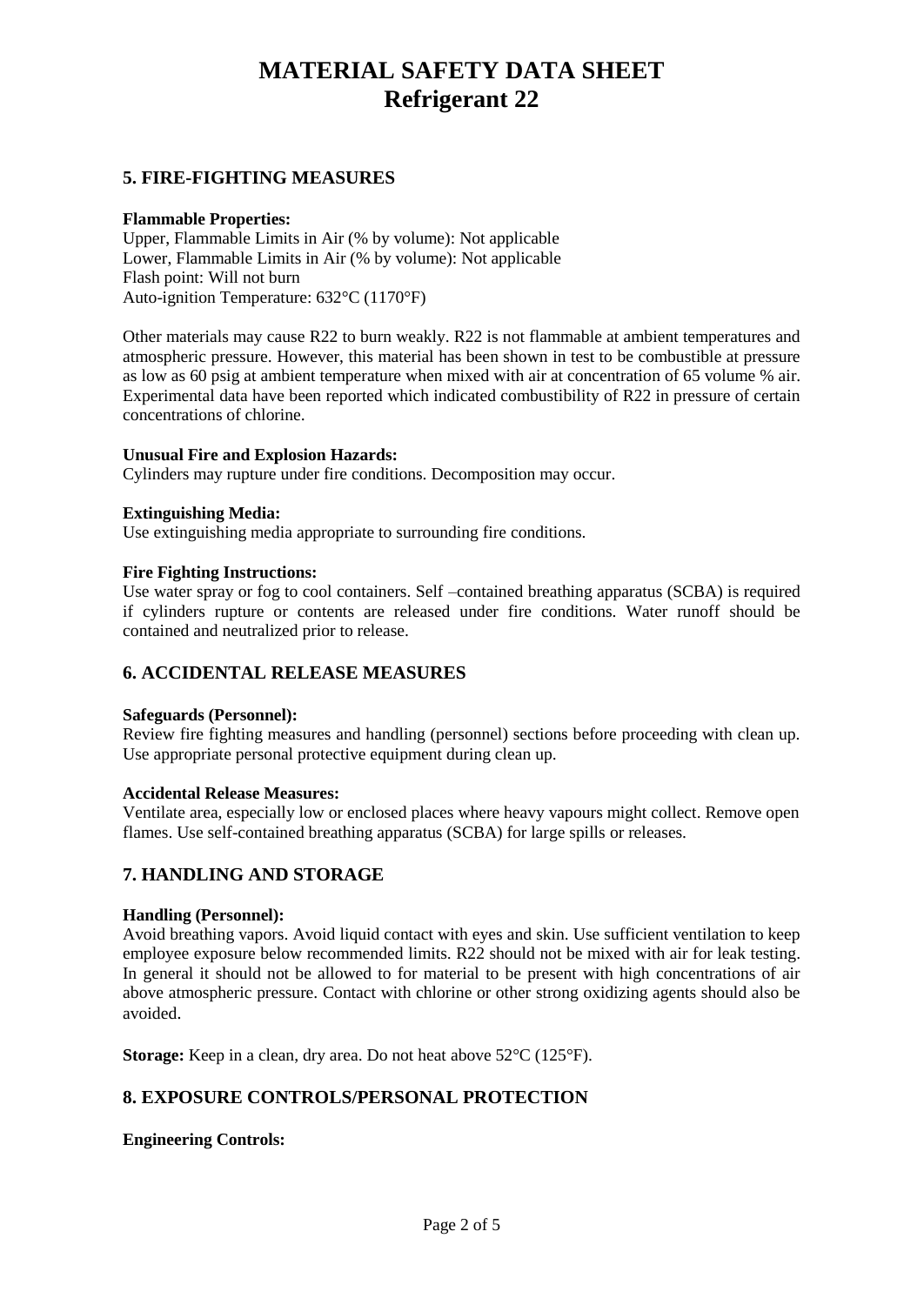Avoid breathing vapours. Avoid contact with skin or eyes. Use with sufficient ventilation to keep employee exposure below recommended exposure limit. Local exhaust should be used if large amounts are released. Mechanical ventilation should be used in low or enclosed places.

#### **Personal Protective Equipment:**

Impervious gloves should be used to avoid prolonged or repeated exposure. Chemical splash goggles should be available for use as needed to prevent eye contact. Under normal manufacturing conditions, no respiratory protection is required when using this product. Self-contained breathing apparatus (SCBA) is required if large release occurs.

#### **Exposures Guidelines:**

**Physical Data**

| Chlorodifluoromethane | ACGIH (TLV)       | $1000$ ppm       | $3540 \text{ mg/m}$ |
|-----------------------|-------------------|------------------|---------------------|
|                       | <b>OSHA</b> (PEL) | None Established |                     |

## **9. PHYSICAL AND CHEMICAL PROPERTIES**

| Clear, Colourless liquid and vapour               |
|---------------------------------------------------|
| Slightly ethereal                                 |
| Neutral                                           |
| $-40.8 \text{ C}$ (-41.4 F) @ 760mmHg             |
| $-160 \text{ C}$ (-256 F)                         |
| 151.4 psia @ 25 °C (77 °F) Saturated              |
| 2.92 @ 25 $\mathbb{C}$ (77 $\mathbb{F}$ ) (Air=1) |
| 1.19 @ 25 °C (77 °F) (H <sub>2</sub> O=1)         |
| Slight                                            |
| 86.47                                             |
|                                                   |

### **10. STABILITY AND REACTIVITY**

**Chemical Stability:** This material is chemically stable under specific conditions, storage shipment and/or use. However avoid open flames and high temperatures.

**Incompatibility with other materials:** Incompatible with alkali or alkaline earth metals – powdered Al, Zn. Be, etc

**Decomposition:** This material can be decomposed in high temperatures (open flames, glowing metal surfaces, etc) thus, forming hydrochloric and hydrofluoric acids, and possibly carbonyl halides. These materials are toxic and irritating. Contact should be avoided.

**Polymerization:** Will not occur

## **11. TOXICOLOGICAL INFORMATION**

Single exposure (acute) studies indicate: - Inhalation – Practically non-toxic  $(2 \text{ hr-LD50} = 300000 \text{ ppm} \text{ (rat)}, 390000 \text{ ppm} \text{ (mouse)}$ Inhalation – Rat 10 min- $EC50 = 140,000$ ppm (CNS Effects) Eye Irritation – Slightly irritating to rabbits (5-30 sec. Expose to gas spray) Skin Irritation – (Moderate) irritating to rabbits (liquefied gas with patch applied)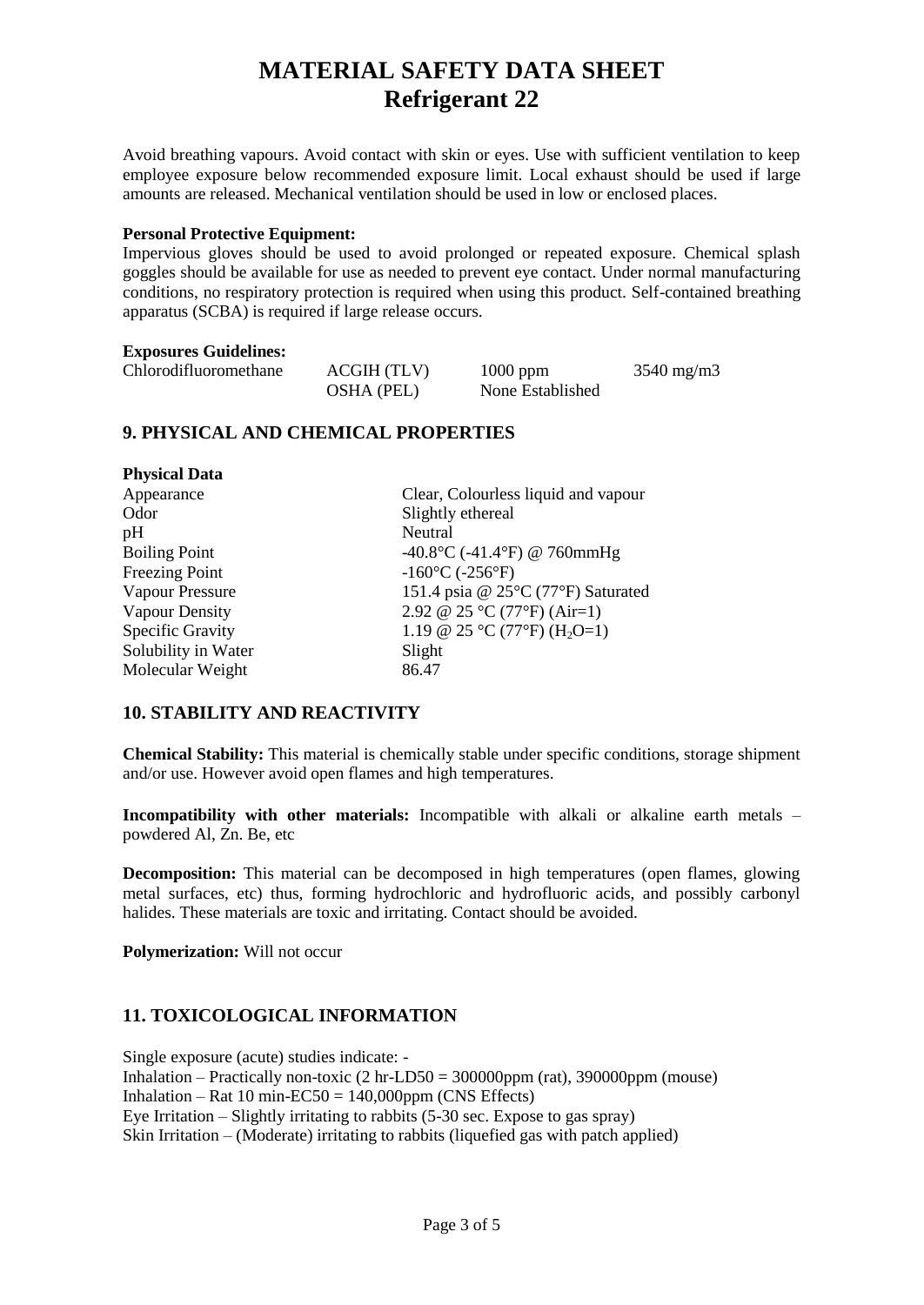There have been several accidental deaths associated with exposure to this material or mixtures with other fluorocarbons. Death was generally attributed to oxygen deficiency. Microscopic examination of the tissues of some of the victims showed effects on the lungs and fatty deposits in liver cells. An increased in the incidence of heart palpitations has been claimed by individuals occupationally exposed. Monitoring of workers during occupational exposure showed no connection to exposure and cardiac arrhythmia or neurologic disorders. Other epidemiological studies have reported similar results.

Repeated daily application of a 10 second spray caused reddening and slight swelling of the skin and a delay in hair growth. Skin allergy was not observed in guinea pigs following repeated exposure. Inhalation causes an initial stimulation and ten depression of the central nervous system (CNS). Symptoms in animals include loss of equilibrium, tremors, convulsion and narcosis and death, usually attributed to asphyxiation. At levels that caused anesthesia, dogs exhibited convulsions. Exposure by in halation at 300,000 to 400,000 ppm for 10-15 minutes was fatal to rabbits, also causing hemorrhages and effects on the liver. Following inhalation exposure to 50,000ppm for 1 month, no effects were reported in guinea pigs, rats, dogs and cats; 60,000 ppm for 2-3 months eliclited mild liver effects in rabbits; 5000 ppm for 3 months caused no effects in dogs; 15,000 ppm for 4 months, produced no neuro-toxic effects in rats; 14,000 ppm for 10 months produced effects on the lungs, CNS, heart, liver, kidney, spleen of rats, mice and rabbits, while at 2000 ppm no effects were reported in rats and mice. An increase in malignant tumors of the salivary glands was reported in male rats but not in female rats or mice of either sex after inhalation exposure to 50,000 ppm 5 hr/day, 5 day/wk for 21 months. Long Term inhalation of 5,000 ppm was not carcinogenic to rats and mice. Oral dosing for 52 weeks produced no adverse effects in rats. Inhalation at levels up to 50,000 and 100,000 ppm, produced no adverse effects on male reproductive performance in rats and mice respectively. Eye malformations were reported in rats exposed by inhalation during pregnancy at 50,000 ppm. In rats at 1,000 ppm or in rabbits exposed at levels up to 50,000 ppm. In rabbits, rats and humans, a small portion of inhaled material was distributed into the brain, heart, lungs, liver, kidneys and fat. It was rapidly eliminated from the body in the inhaled air. No significant metabolism occurs in humans or rats. The results of the test for genetic changed were mixed. Studies with mice, dogs, rats and monkeys have shown that inhalation exposure can caused cardiac arrhythmias. The NOEL for cardiac sensitization in dogs is 25,000 ppm.

## **12. ECOLOGICAL INFORMATION**

Aquatic Toxicity: 48 hour EC50 – Daphnia magna: 433mg/L

ODP: 0.034 GWP: 1700 (relative to carbon dioxide for integration of 100 years)

### **13. DISPOSABLE CONSIDERATIONS**

**Waste Disposal** Comply with local regulations. Reclaim by distillation or remove to a permitted waste facility.

### **14. TRANSPORTATION INFORMATION**

**Shipping Information** DOT/IMO Proper Shipping Name : Chlorodifluoromethane DOT Name : Refrigerant Gas R22